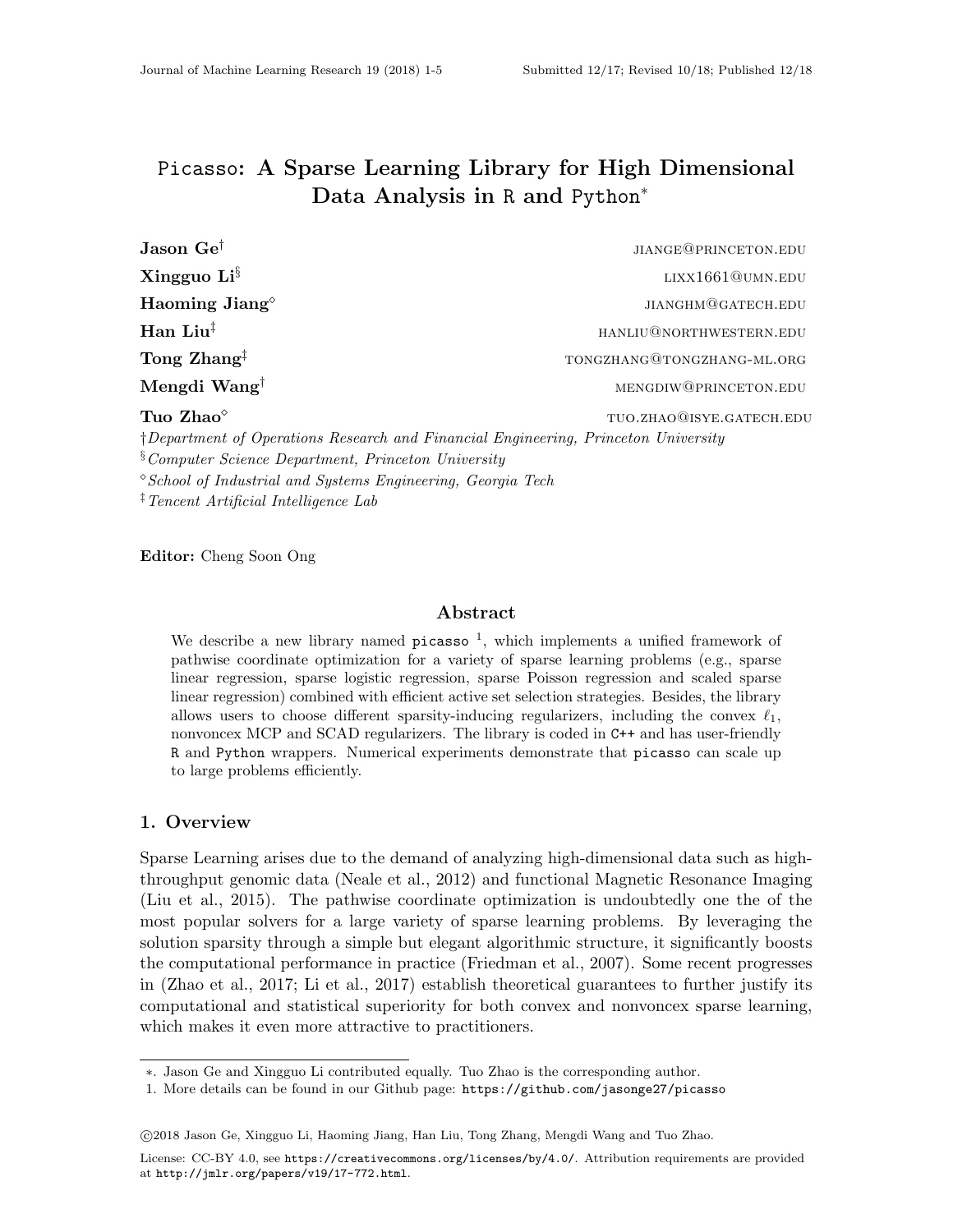We recently developed a new library named picasso, which implements a unified toolkit of pathwise coordinate optimization for solving a large class of convex and nonconvex regularized sparse learning problems. Efficient active set selection strategies are provided to guarantee superior statistical and computational preference. Specifically, we implement sparse linear regression, sparse logistic regression, sparse Poisson regression and scaled sparse linear regression (Tibshirani, 1996; Belloni et al., 2011; Sun and Zhang, 2012). The options of regularizers include the  $\ell_1$ , MCP, and SCAD regularizers (Fan and Li, 2001; Zhang, 2010). Unlike existing libraries implementing heuristic optimization algorithms such as ncvreg or glmnet (Breheny, 2013; Friedman et al., 2010), our implemented algorithm picasso have strong theoretical guarantees that it attains a global linear convergence to a unique sparse local optimum with optimal statistical properties (e.g. minimax optimality and oracle properties). See more details in Zhao et al. (2017); Li et al. (2017).

#### 2. Algorithm Design and Implementation

The algorithm implemented in picasso is mostly based on the generic pathwise coordinate optimization framework proposed by Zhao et al. (2017); Li et al. (2017), which integrates the warm start initialization, active set selection strategy, and strong rule for coordinate preselection into the classical coordinate optimization. The algorithm contains three structurally nested loops as shown in Figure 1:

(1) Outer loop: The warm start initialization, also referred to as the pathwise optimization scheme, is applied to minimize the objective function in a multistage manner using a sequence of decreasing regularization parameters, which yields a sequence of solutions from sparse to dense. At each stage, the algorithm uses the solution from the previous stage as initialization.

(2) Middle loop: The algorithm first divides all coordinates into active ones (active set) and inactive ones (inactive set) by a so-called strong rule based on coordinate gradient thresholding (Tibshirani et al., 2012). Then the algorithm calls an inner loop to optimize the objective, and update the active set based on efficient active set selection strategies. Such a routine is repeated until the active set no longer changes

(3) Inner loop: The algorithm conducts coordinate optimization (for sparse linear regression) or proximal Newton optimization combined with coordinate optimization (for sparse logistic regression, Possion regression, scaled sparse linear regression, sparse undirected graph estimation) only over active coordinates until convergence, with all inactive coordinates staying zero values. The active coordinates are updated efficiently using an efficient "naive update" rule that only operates on the non-zero coefficients. Better efficiency is achieved by the "covariance update" rule. See more details in (Friedman et al., 2010). The inner loop terminates when the successive descent is within a predefined numerical precision.

The warm start initialization, active set selection strategies, and strong rule for coordinate preselection significantly boost the computational performance, making pathwise coordinate optimization one of the most important computational frameworks for sparse learning. The numerical evaluations show that picasso is highly scalable and efficient.

The library is implemented in  $C++$  with the memory optimized using sparse matrix output, and called from R and Python by user-friendly interfaces. Linear algebra is supported by the Eigen3 library (Guennebaud et al., 2010) for portable high performance computation.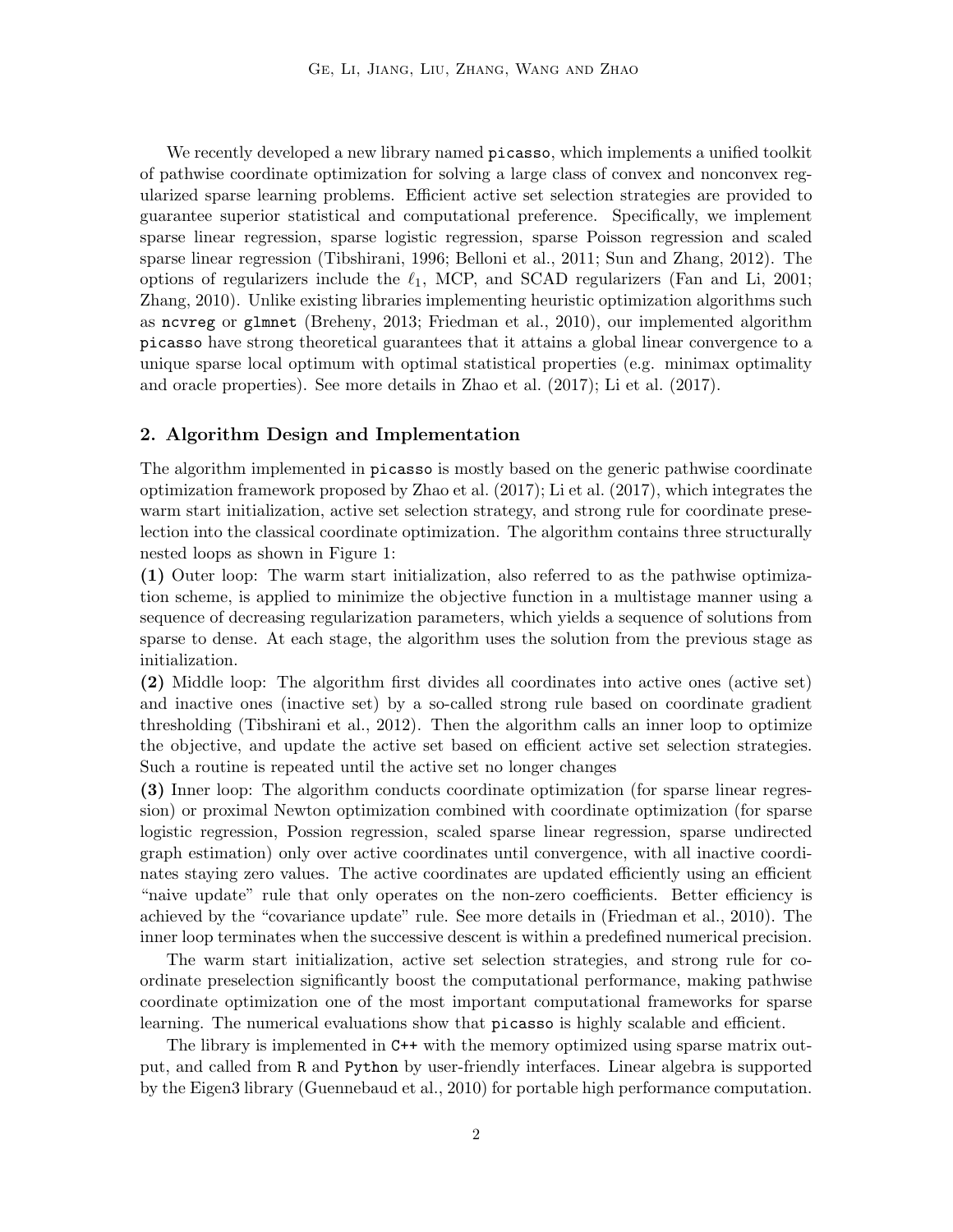The implementation is modularized so that the algorithm in src/solver/actnewton.cpp works with popular sparsity-inducing regularizer functions and any convex objective function that exhibits restricted strong convexity property (Zhao et al., 2017). Users can easily extend the package by writing customized objective function subclass and regularizer function subclass following the virtual function interfaces of class ObjFunction and class RegFunction in include/picasso/objective.hpp.



Figure 1: The pathwise coordinate optimization framework with 3 nested loops: (1) Warm start initialization; (2) Active set selection, and strong rule for coordinate preselection; (3) Active coordinate minimization.

#### 3. Example of R User Interface

We illustrate the user interface by analyzing the eye disease data set in picasso.

```
> library(picasso); data(eyedata) # Load the data set
```

```
> out1 = picasso(x,y,method="l1",type.gaussian="naive",nlambda=20,
```

```
+ lambda.min.ratio=0.2) # Lasso
```

```
> out2 = picasso(x,y,method="mcp", gamma = 1.25, prec=1e-4) # MCP regularizer
> plot(out1); plot(out2) # Plot solution paths
```
The program automatically generates a sequence of regularization parameters and estimate the corresponding solution paths based on the  $\ell_1$  and MCP regularizers respectively. For the  $\ell_1$  regularizer, we set the number of regularization parameters as 20, and the minimum regularization parameter as 0.2\*lambda.max. For the MCP regularizer, we set the concavity parameter as  $\gamma = 1.25$ , and the pre-defined accuracy as  $10^{-4}$ . Here nlambda and lambda.min.ratio are omitted, and therefore set by the default values (nlambda=100 and lambda.min.ratio=0.05). We further plot two solution paths in Figure 2.

### 4. Numerical Simulation

To demonstrate the superior efficiency of our library, we compare picasso with a popular R library ncvreg (version 3.9.1) for nonconvex regularized sparse regression, the most popular R library glmnet (version 2.0-13) for convex regularized sparse regression, and two R libraries scalreg-v1.0 and flare-v1.5.0 for scaled sparse linear regression. All experiments are evaluated on an Intel Core CPU i7-7700k 4.20GHz and under R version 3.4.3. Timings of the CPU execution are recored in seconds and averaged over 10 replications on a sequence of 100 regularization parameters. All algorithms are compared on the same regularization path and the convergence threshold are adjusted so that similar objective gaps are achieved.

We compare the timing performance and the optimization performance in Table 1. We choose the problem size to be  $(n = 3000, d = 30000)$ , where n is the number of observation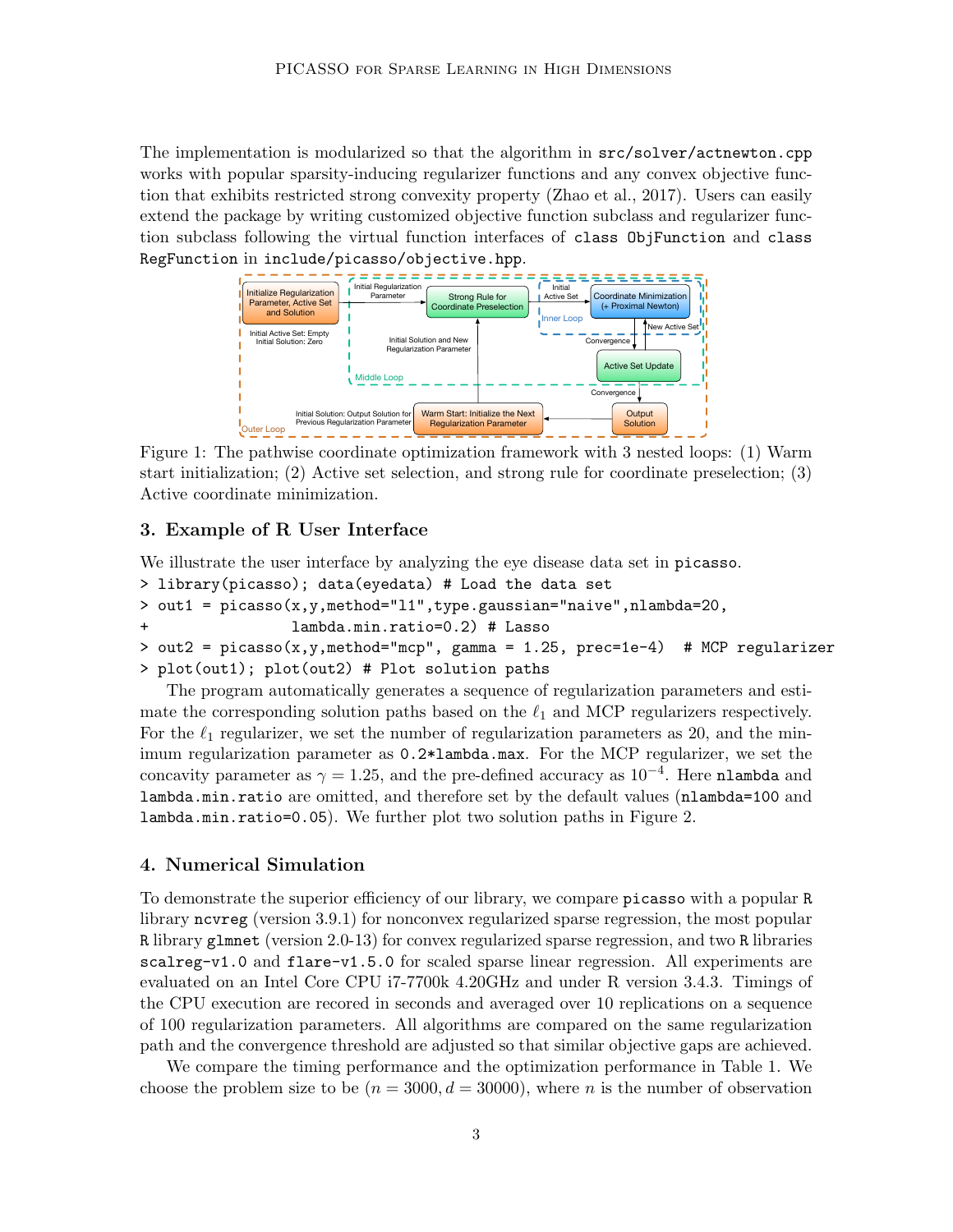and  $d$  is the dimension of the parameter vector. We tests the algorithms for both wellconditioned cases and ill-conditioned cases. The details of data generation can be found in the R library vignette. Here is our summary:

(1) For sparse linear regression using any regularizer and sparse logistic regression using the  $\ell_1$  regularizer, all libraries achieve almost identical optimization objective values, and picasso slightly outperforms glmnet and ncvreg in the timing performance.

(2) For sparse logistic regression using nonconvex regularizers, picasso achieves comparable objective value with ncvreg, and significantly outperforms ncvreg in timing performance. We also remark that picasso performs stably for various settings and tuning parameters. However, ncvreg may converge very slow or fail to converge for sparse logistic regression using nonconvex regularizers, especially when the tuning parameters are relatively small (corresponding to denser estimators), as the ill-conditioned SCAD case shows.

(3) For scaled Lasso, in order to make other competitors (flare and scalreg) converges in resonable time, we swtich to a smaller problem size  $(n = 1000, d = 10000)$ . We see that picasso much more time saving than flare and scalreg.

Table 1: Average timing performance (in seconds) with standard errors in the parentheses and achieved objective values.

| Sparse Linear Regression   |            |                                           |                          |  |
|----------------------------|------------|-------------------------------------------|--------------------------|--|
|                            |            | well-conditioned                          | ill-conditioned          |  |
| ŀ.                         | picasso    | 1.61(0.03) s 27.691                       | 3.62(0.02)s<br>32.543    |  |
|                            | glmnet     | $4.15(0.03)$ s 27.692                     | $9.43(0.01)$ s<br>32.537 |  |
|                            | ncvreg     | 5.92(0.01)s<br>27.690                     | 6.66(0.01)s<br>32.536    |  |
| SCAD                       | picasso    | 1.56(0.01)s 27.668                        | 3.74(0.01)s<br>33.133    |  |
|                            | ncvreg     | $5.61(0.01)$ s<br>27.673                  | $7.05(0.01)$ s<br>33.156 |  |
| MCP                        | picasso    | $1.47(0.02)s$ 27.161                      | $1.89(0.02)$ s<br>32.468 |  |
|                            | ncvreg     | $4.07(0.03)s$ 27.161                      | 2.56(0.01)s<br>32.468    |  |
| Sparse Logistic Regression |            |                                           |                          |  |
| ŀ.                         | picasso    | $2.03(0.01)$ s<br>0.363                   | $2.10(0.03)$ s<br>0.327  |  |
|                            | glmnet     | 16.32(0.12)s<br>0.363                     | 20.31(0.02)s 0.327       |  |
|                            | ncvreg     | $4.04(0.01)$ s<br>0.363                   | 62.89(0.04)s 0.327       |  |
| SCAD                       | picasso    | 4.25(0.01)s<br>0.227                      | $4.35(0.02)$ s<br>0.172  |  |
|                            | ncvreg     | 11.47(0.04)s<br>0.278                     | error( >300s)            |  |
| MCP                        | picasso    | 4.32(0.01)s<br>0.221                      | 4.38(0.02)s<br>10.165    |  |
|                            | ncvreg     | 9.37(0.08)s<br>0.248                      | 6.99(0.01)s<br>0.242     |  |
| Scaled Lasso               |            |                                           |                          |  |
| e,                         | picasso II | 4.454<br>$0.36(0.01)$ s                   | $0.15(0.01)$ s<br>5.495  |  |
|                            | flare      | 5.23(0.06)s<br>5.188                      | 297.36(2.77)s 5.959      |  |
|                            |            | $\texttt{scalareg}$ 40.20(0.63)s<br>4.492 | 49.12(10.98) s 5.507     |  |



Figure 2: The solution paths of  $\ell_1$ (up) and MCP (down) regularizers.

# 5. Conclusion

The picasso library demonstrates significantly improved computational and statistical performance over existing libraries for nonconvex regularized sparse learning such as ncvreg. Besides, picasso also shows improvement over the popular libraries for convex regularized sparse learning such as glmnet. Overall, the picasso library has the potential to serve as a powerful toolbox for high dimensional sparse learning. We will continue to maintain and support this library.